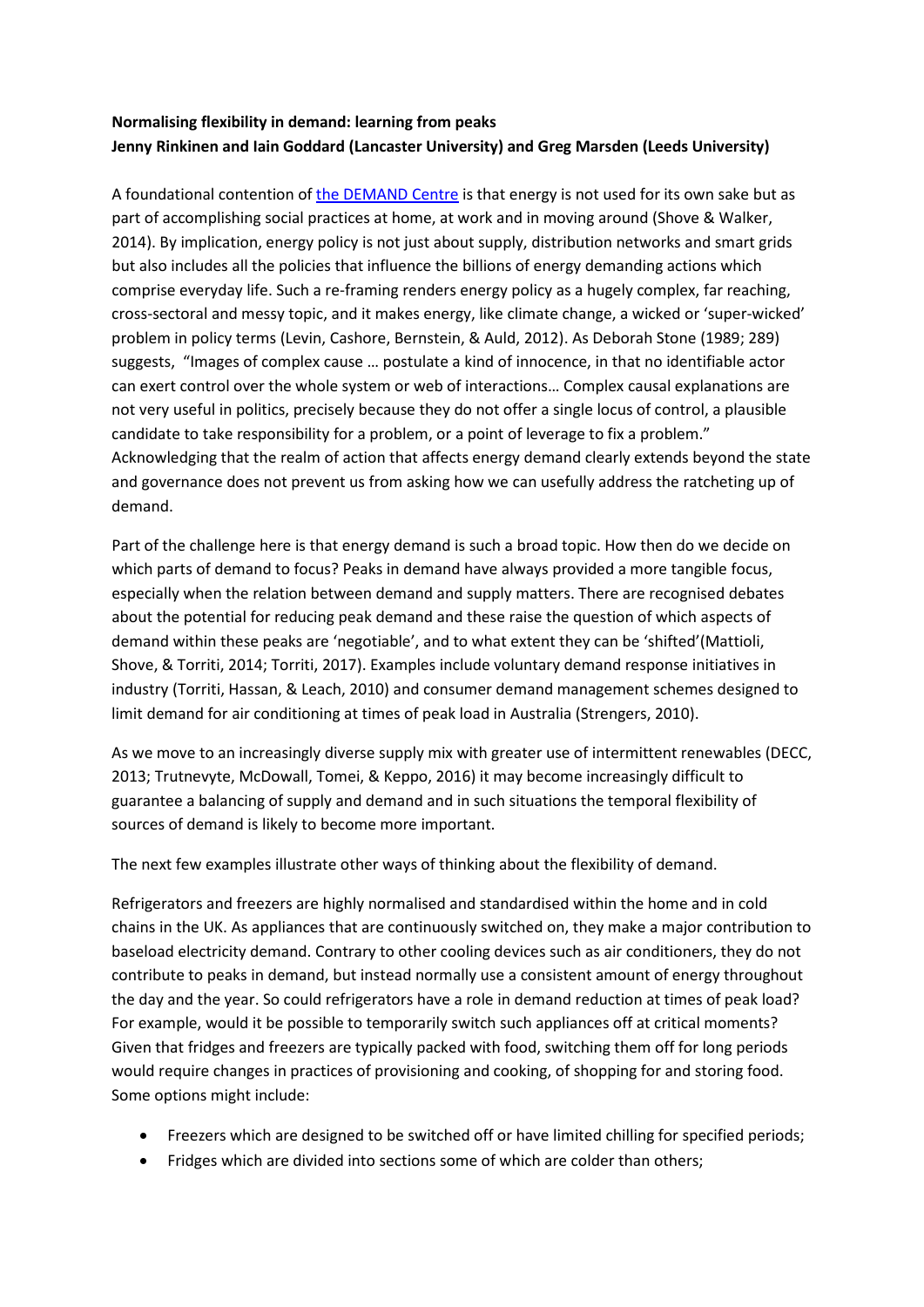- The re-working of products such that refrigeration is not needed to maintain food in a 'good' and 'fresh' state
- Vending machines which can have chilling switched off.

Some of these options may require the redesign of products. Demand research [in SE Asia](http://www.demand.ac.uk/situations-sites-sectors/#asia) shows that fridges with five different compartments capable of chilling food to different temperatures already exist. Whether and how these might be employed to reduce demand remains to be seen. Yet the broader point is clear: there are ways of reconfiguring systems of food provisioning to enable shifts in the 'baseload' associated with keeping food cool.

Similar reasoning can be applied to other elements of baseload demand such as lighting. In some places, streetlights are already turned off in the middle of the night<sup>[1](#page-1-0)</sup>, and some supermarkets dim lights overnight even when operating as 24 hour stores (Acha, Nilay, Ashford, & Penfold, 2012). As these examples suggest, there is scope for flexibility even in what is considered to be baseload demand.

We might also look at areas where supply and demand are already being dynamically managed and where we might capitalise on the normalisation of flexibility. Such ideas have been debated for fifty or more years or more in transport in the context of urban and, more recently, inter-urban congestion. To date, only a handful of cities have deployed congestion charging schemes which require drivers who access the most congested parts of cities to pay an additional fee (Eliasson, Hultkrantz, Nerhagen, & Rosqvist, 2009; Santos, 2005), in part because these schemes are often seen as expensive to implement and politically risky (Isaksson & Richardson, 2009).

However, other developments are underway which suggest a broader normalisation of flexibility during peaks, or at least some sorts of peaks. Uber – the world's largest ride-sourcing platform – reports over one million rides undertaken every day, and over 8 million registered users.<sup>[2](#page-1-1)</sup> Uber's surge pricing system dynamically varies the cost of travel based on the levels of demand within a local area.<sup>[3](#page-1-2)</sup> Such an initiative bypasses the infrastructural requirements of traditional road pricing schemes. As this example suggests, there might be a variety of ways of normalising peak shifting initiatives with a range of different organisations involved in such endeavours.

<span id="page-1-0"></span> $1$  Streetlights have been turned off or dimmed in 75% of English council areas by 2014, although generally for cost-cutting rather than environmental reasons.<http://www.bbc.co.uk/news/uk-politics-30569215><br>
Attp://expandedramblings.com/index.php/uber-statistics/<br>
3 http://www.telegraph.co.uk/technology/news/11873685/Why-Ubers-surge

<span id="page-1-1"></span>

<span id="page-1-2"></span>[according-to-Uber.html](http://www.telegraph.co.uk/technology/news/11873685/Why-Ubers-surge-pricing-is-good-for-you-according-to-Uber.html)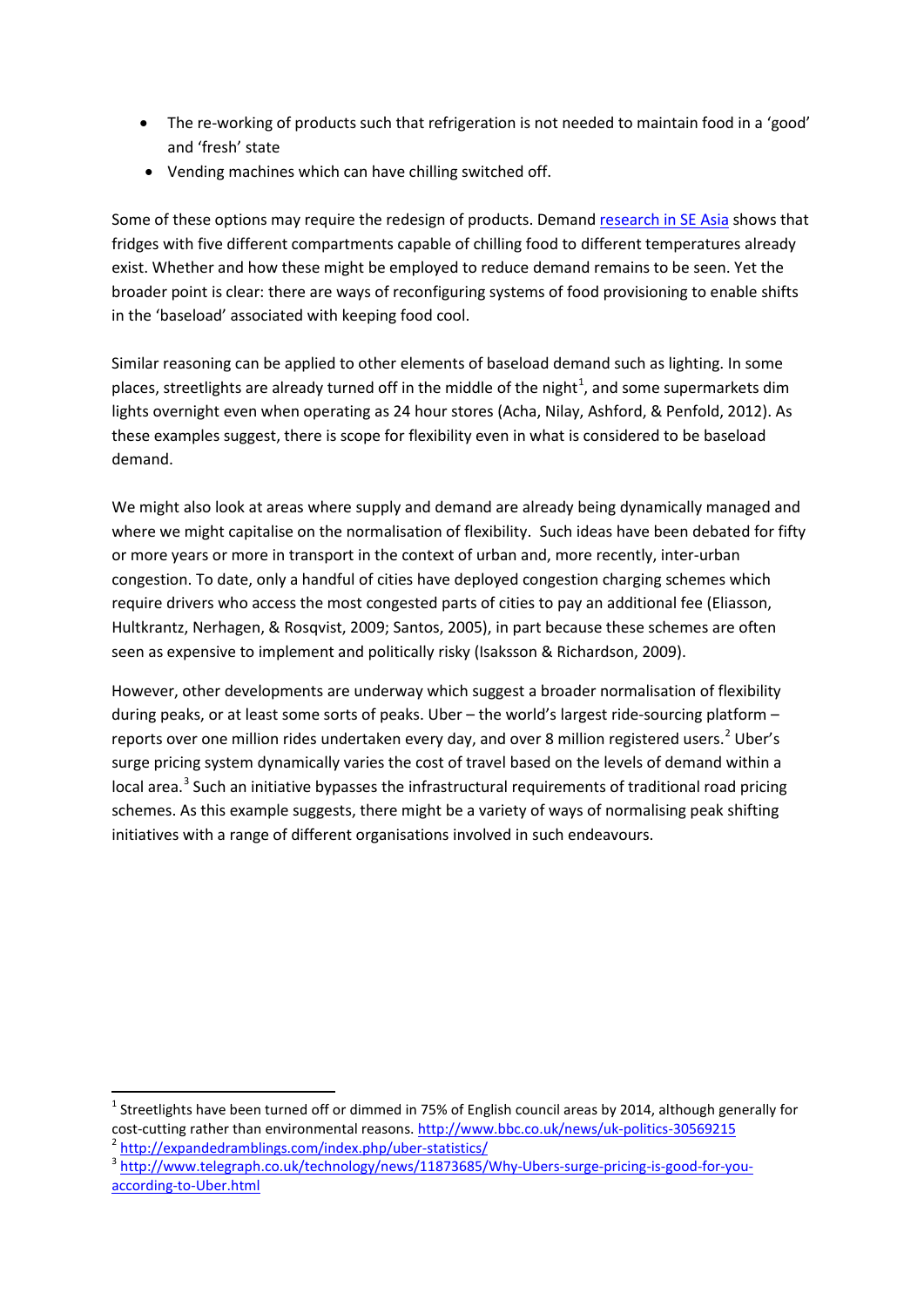

Uber's surge pricing. [Images from Daily Telegraph and http://connectingthecircles.blogspot.co.uk/2012/11/the-surge-that-caused-surge.html]

Our argument is that peaks are crucial moments at which demand is problematised for a range of energy and non-energy reasons. Initiatives to manage demand in peaks are especially interesting in that they normalise the flexibility of some aspects of demand. Some of this flexibility can be mobilised outside times of peak demand meaning that potentially innovative responses to the 'peak' might also be used to reduce baseload, and demand in general.

## **References**

- Acha, S., Nilay, S., Ashford, J., & Penfold, D. (2012). *Optimal Lighting Control Strategies in Supermarkets for Energy Efficiency Applications via Digital Dimmable Technology* Paper presented at the ECOS 2012 - The 25th International Conference on Efficiency, Cost, Optimization, Simulation and Environmental Impact of Energy Systems, Perugia, Italy[. https://workspace.imperial.ac.uk/people/Public/energyfutureslab/Ecos2012%20Lighti](https://workspace.imperial.ac.uk/people/Public/energyfutureslab/Ecos2012%20Lightin%20paper%20-%20final%20version.pdf) [n%20paper%20-%20final%20version.pdf](https://workspace.imperial.ac.uk/people/Public/energyfutureslab/Ecos2012%20Lightin%20paper%20-%20final%20version.pdf)
- DECC. (2013). *UK Renewable Energy Roadmap Update 2013*. Retrieved from London, UK: [https://www.gov.uk/government/uploads/system/uploads/attachment\\_data/file/25518](https://www.gov.uk/government/uploads/system/uploads/attachment_data/file/255182/UK_Renewable_Energy_Roadmap_-_5_November_-_FINAL_DOCUMENT_FOR_PUBLICATIO___.pdf) [2/UK\\_Renewable\\_Energy\\_Roadmap\\_-\\_5\\_November\\_-](https://www.gov.uk/government/uploads/system/uploads/attachment_data/file/255182/UK_Renewable_Energy_Roadmap_-_5_November_-_FINAL_DOCUMENT_FOR_PUBLICATIO___.pdf) FINAL\_DOCUMENT\_FOR\_PUBLICATIO \_\_\_.pdf
- Eliasson, J., Hultkrantz, L., Nerhagen, L., & Rosqvist, L. S. (2009). The Stockholm congestion–charging trial 2006: Overview of effects. *Transportation Research Part A: Policy and Practice, 43*(3), 240-250.
- Isaksson, K., & Richardson, T. (2009). Building legitimacy for risky policies: the cost of avoiding conflict in Stockholm. *Transportation Research Part A: Policy and Practice, 43*(3), 251-257.
- Levin, K., Cashore, B., Bernstein, S., & Auld, G. (2012). Overcoming the tragedy of super wicked problems: constraining our future selves to ameliorate global climate change. *Policy Sciences, 45*(2), 123-152.
- Mattioli, G., Shove, E., & Torriti, J. (2014). *Working Paper 1: The timing and societal synchronisation of energy demand*. Demand Centre. Lancaster University. Retrieved from<http://www.demand.ac.uk/wp-content/uploads/2014/02/Working-paper-1.pdf>